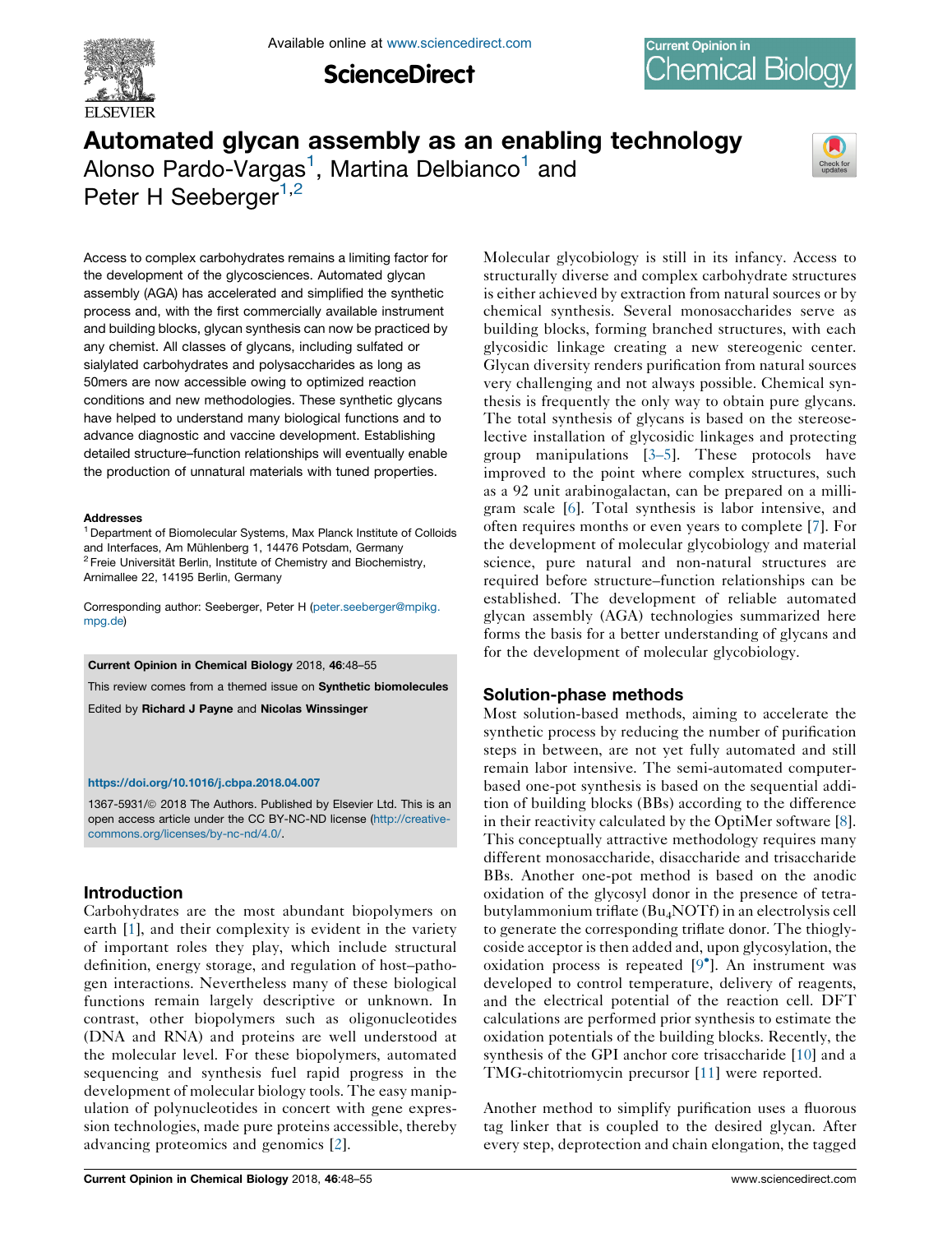compound is separated from the reaction mixture by fluorous solid-phase extraction (FSPE). A robot can handle the solutions autonomously [\[12](#page-5-0)]. Linear and branched b-oligomannosides were synthesized using a b-directing C5 participation strategy [[13,14](#page-5-0)]. Recently, automated fluorous-assisted synthesis using hypervalent iodonium as glycosylation promoter at ambient temperatures permitted the synthesis of a  $\beta(1,6)$ -glucan tetramer [\[15](#page-5-0)]. A renewable benzyl-type fluorous tag was prepared to reduce costs [\[16](#page-5-0)]. To date, FSPE techniques was mainly applied to the synthesis of relatively short oligomers rather than long polysaccharides. Similar to fluorous tag methodology, the hydrophobically assisted switching phase method (HASP) uses a hydrophobic tag to simplify the separation of the desired oligosaccharide from the reaction mixture. This strategy was illustrated in the context of a nonamannoside synthesis [\[17](#page-5-0)].

### Solid-phase methods

Solid-phase oligosaccharide synthesis has been fully automated. The Glyconeer 2.1<sup>TM</sup> was the result of a development process starting from an adapted peptide synthesizer via multiple home-built systems [\[18,19](#page-5-0) ,20] [\(Figure](#page-2-0) 1a and 1b). With this Glyconeer  $2.1<sup>TM</sup>$ , the desired oligosaccharide is assembled using repeating cycles of glycosylation, capping and deprotection steps on a polystyrene Merrifield resin ([Figure](#page-2-0) 1c). Excess reagents are removed by simple filtration.

# Linker

The glycan is attached to the solid support via a linker that is cleaved upon completion of the assembly, affording the target compound. The linker has to tolerate the reaction conditions during the assembly process and permit the easy liberation of the final product. Following metathesis labile linkers [\[21,22\]](#page-5-0) and several base-labile linkers [[23–25\]](#page-6-0), the photocleaveble linkers were developed for their orthogonality to a wide range of reaction conditions ([Figure](#page-2-0) 1d). Photocleavable linkers are stable in both acidic and basic conditions and compatible with wide variety of protecting groups including Nap, Fmoc, Lev, Bn and Bz. Linker 3 affords conjugation-ready glycans [\[26](#page-6-0)]. Traceless linker 4 affords a free reducing end after the final deprotection [[27\]](#page-6-0). The current challenge involves further development of the photocleavage efficiency, currently around 60–70%, to improve overall yields for AGA.

# AGA coupling cycle

The glycosylation reaction is the key step during AGA. A set of 'approved' building blocks was developed and many BBs are now commercially available [[20\]](#page-5-0). For each 'approved' BB, key reaction parameters, such as activator, reaction temperature, and equivalents of BB per cycle were optimized and reported. In order to minimize the formation of deletion sequences, a large excess of sugar donor (ten equiv. per coupling step over two glycosylation cycles) was traditionally used to drive the reaction to completion [[20](#page-5-0)]. Optimized reaction temperature and concentration permit the completion of the reaction with only one glycosylation cycle (five to eight equiv. of BB)  $[28$  $[28$ <sup>...</sup>].

To further improve the coupling cycle, a capping step was introduced to block any unreacted acceptor in less than 30 min by acetylation using methanesulfonic acid and acetic anhydride  $[29^{\bullet\bullet}]$ . Capping is [compatible](#page-6-0) with all the protecting groups used to date, increases the isolated yield of the desired compound and facilitates the purification of the reaction mixture by reducing the amount of side-products. The capping step was tested for the assembly of a polymannoside (50mer) resulting in a four-fold yield increase (20% yield) while reducing the amount of building block used by  $33\%$  [29<sup>••</sup>]. [Capping](#page-6-0) is now incorporated in the standard coupling cycle.

### Synthetic improvements

AGA had been mainly used to synthesize trans-glycosidic linkages, where the C2-participating protecting group ensures stereoselective couplings. Since stereocontrol during *cis*-glycosylations cannot rely on C2-participation, anomeric mixtures are normally observed. The use of a particular mannuronic acid donor, together with activation at low temperature, has permitted the challenging synthesis of mannuronic acid alginate oligomers, with up to twelve *cis*-linkages [\[30](#page-6-0)]. More recently, oligosaccharides containing multiple *cis*-glycosidic linkages were prepared efficiently by AGA using monosaccharide BBs equipped with acetyl or benzoyl esters as remote participating protecting groups  $[31\bullet]$  $[31\bullet]$  $[31\bullet]$  [\(Figure](#page-3-0) 2). Nine biologically important structures containing *cis*-galactosidic and cis-glucosidic linkages were assembled.

Access to sialylated glycans remains challenging. In particular, glycosylation with N-acetyl-neuraminic acid (Neu5Ac) results in low yields and anomeric mixtures due to low reactivity and lack of stereo control. The attempt to produce  $\alpha(2-6)$  and  $\alpha(2-3)$  sialylated glycans by AGA using sialyl-monomer was successful, albeit low yielding [[32\]](#page-6-0). A combination where the glycan backbone is obtained by AGA and further functionalized with sialyltransferase (PmST1) permitted easy access to five (2,3)-sialylated glycans [[33\]](#page-6-0) ([Figure](#page-3-0) 2).

Glycosaminoglycans (GAGs) are an important class of negatively charged glycans and one of the most challenging targets for carbohydrate chemists. The first successful AGA of hyaluronic acid (HA) oligomers was reported using a disaccharide BB [[34\]](#page-6-0). In addition, most GAGs structures are highly sulfated, posing additional challenges to the synthesis of such compounds. Chondroitin sulfate GAGs with different sulfation patterns were prepared using a glucuronic acid BB and two N-acetylgalactosamine BBs equipped with two temporary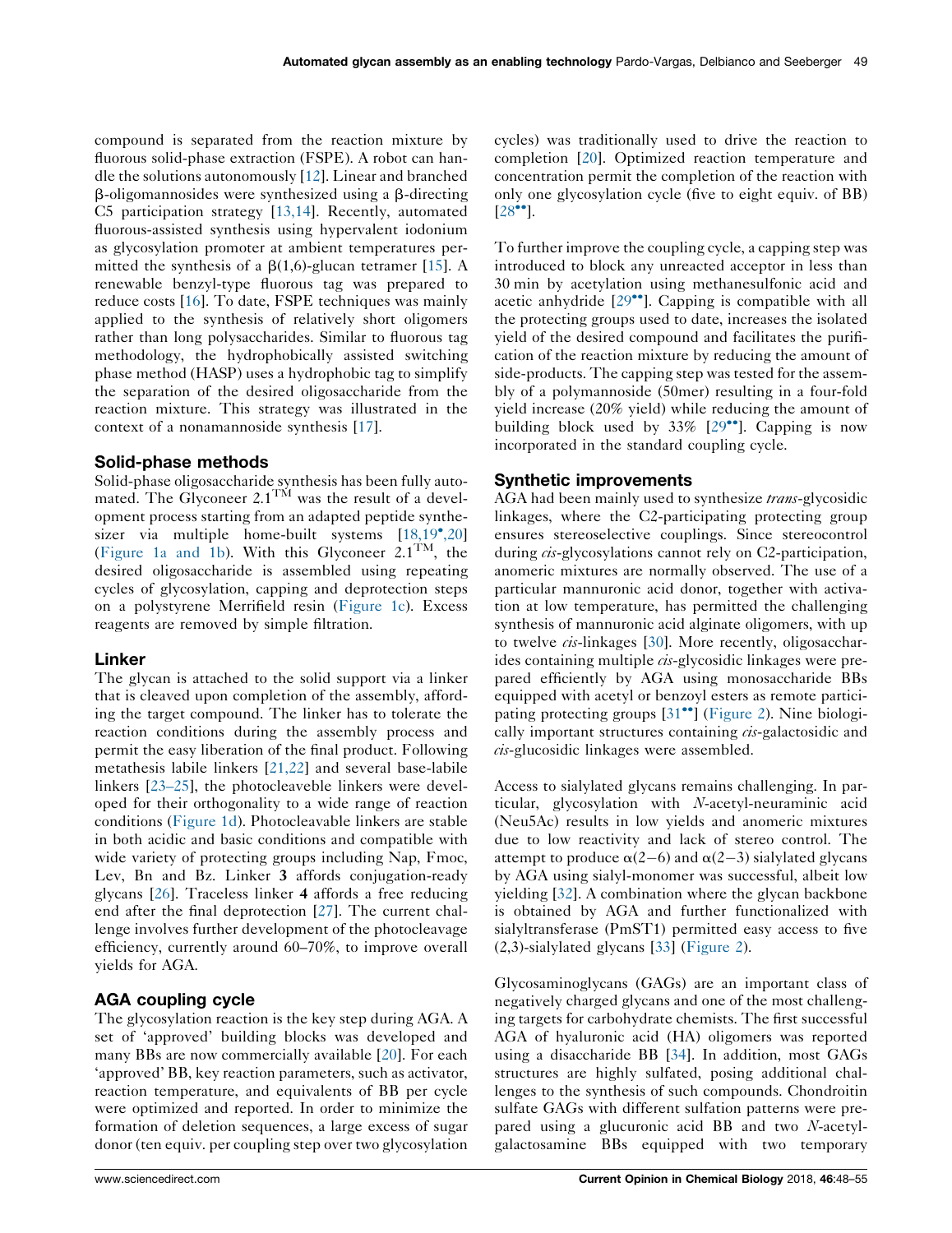<span id="page-2-0"></span>



(a) The commercial Glyconeer 2.1<sup>TM</sup> AGA synthesizer, (b) home-built AGA synthesizer, (c) overview of the coupling cycle, (d) examples of the different linkers used for AGA.

protecting groups. The Fmoc group was used for chain elongation and the orthogonal levulinoyl (Lev) esters marked the hydroxyl groups for sulfation. Fully protected chondroitin-6-sulfate and chondroitin-4-sulfate hexasaccharides were synthesized [[26,35](#page-6-0)]. Keratan sulfates (KS) containing  $\beta(1-4)$  galactose,  $\beta(1-3)$  N-acetyl-galactosamine and different sulfation patterns were obtained following a similar approach. Three different temporary protecting groups were exploited: Nap and Lev esters for subsequent sulfation and Fmoc for chain elongation. The orthogonality of the protecting groups permitted the synthesis of four differently sulfated KS tetrasaccharides from a common tetrasaccharide precursor [[36](#page-6-0) ] ([Figure](#page-3-0) 2).

Most of the previously described advancements were applied to the synthesis of oligosaccharides associated with blood group determinants [[37\]](#page-6-0). Those are tumorassociated carbohydrate antigens (TACAs) and cancer vaccine candidates, also associated with immunodeficiency disorders, atherosclerosis, and Guillain–Barré syndrome. cis-Linkage formation, sulfation as well as the use of orthogonal temporary protective groups permitted the fast assembly of biologically relevant glycans including H-type I (3) and II (4) glycans.

# Instrumentation

Fifteen years since the first home-built synthesizer, finally, the commercial Glyconeer 2.1TM has been placed in several laboratories [19 ]. The [combination](#page-5-0) of this instrument with standardized purifications and qualitycontrol techniques for the easy access to synthetic glycans has fueled the development of glycoscience [19<sup>•</sup>[,38,39](#page-5-0)]. The introduction of a novel cyanopivaloyl (Piv-CN) directing/protecting group into a rhamnose BB was key to the assembly of 16mer oligorhamnans on the Glyconeer  $2.1^{TM}$  [\[40](#page-6-0)].

Efforts to develop an inexpensive synthesis instrument employed a modified HPLC [[41,42](#page-6-0)]. A column packed with the solid support is used as a reactor. A JandaJel resin functionalized with a base labile linker serves as the glycosyl acceptor. HPLC pumps are used to deliver the glycosyl donor (glucosyl imidate BB, five-ten equivalents) and the deprotection solution. The promotor is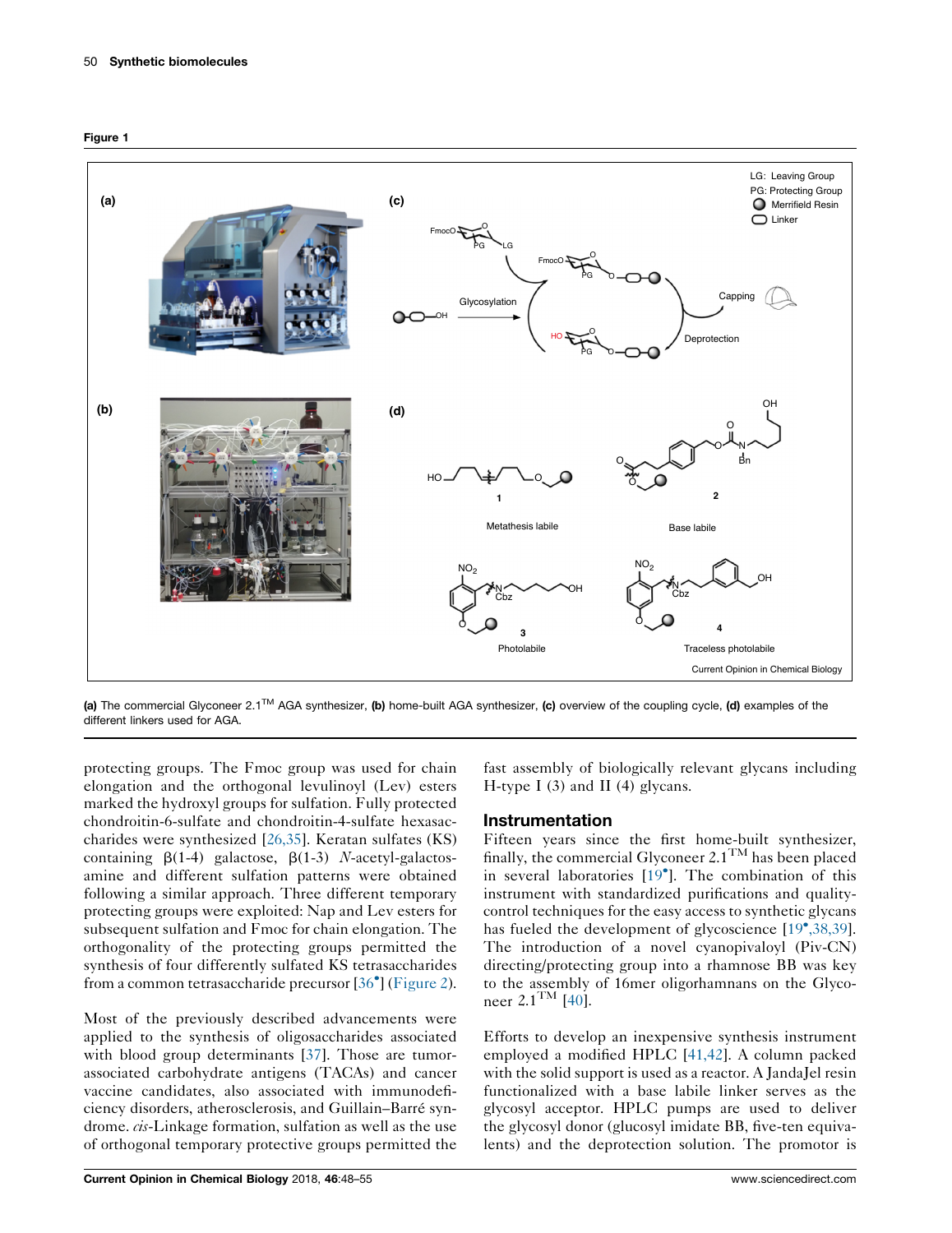

<span id="page-3-0"></span>Figure 2

Recent AGA milestones.

delivered through the autosampler. The synthesis is monitored using the integrated UV detector set at 254 nm. This simple set up has been limited to the production of a pentaglucoside so far. Temperature control throughout the synthesis and delivery lines for reagents will be key points to be address for further development of this system.

# Applications of glycans assembled by AGA Glycan arrays

Glycan arrays are standard tools for the high throughput analysis of protein-carbohydrate interactions [[43,44](#page-6-0)]. Antibodies, associated with diseases, can be detected in biological samples on glycan microarrays [[43,45](#page-6-0)]. Access to pure glycans for covalent attachment to a surface of the array remains as limiting factor. AGA is the ideal tool for the creation of large collections of related compounds, permitting the study of glycans through a medicinal chemistry approach [\(Figure](#page-4-0) 3). Conjugationready linear  $\beta(1,3)$ -glucan and branched  $\beta(1,3)\beta(1,6)$ -glucan oligosaccharides were assembled and immobilized on microarrays. Incubation with human sera revealed that most individuals create antibodies that bind to protective linear glucan, but not to the non-protective branched analogues [[46\]](#page-6-0). Synthetic keratan sulfate analogues with different sulfation patterns obtained with AGA were printed on microarrays. Specific interaction between

the disulfated KS tetrasaccharide and the adeno-associated virus AAVrh10 gene-therapy vector were observed [[36](#page-6-0)<sup>•</sup>].

AGA was used to create glycans for determining the binding epitopes of a large number of plant cell-wall glycan-directed mAbs using a microarray [[47–49\]](#page-6-0). This information provided a tool for *in situ* cell wall labeling studies to gain detailed information on cell wall polysaccharides in the model organism Brachypodium distach-yon [\[50](#page-6-0)]. The binding specificities for 25 mAbs that recognize galactosylated XG structures were determined using the same approach [\[51](#page-6-0)].

### Enzyme substrate determination

The oligosaccharide fragments of plant glycans assembled by AGA were used to characterize the enzymes involved in biosynthesis ([Figure](#page-4-0) 3). Plant arabinogalactan, glucan and arabinoxylan oligosaccharides were assembled to study the substrate specificity of  $\beta(1,4)$ endogalactanases [\[52](#page-6-0)], lichenase [\[53](#page-6-0)], and to map the active site of GH10 and GH11 xylanase [\[54](#page-6-0)]. These findings have implications for the structural analyses of pectic polysaccharides. This plants oligosaccharide toolbox is currently applied to the characterization of biosynthetic enzymes and arabinogalactan-directed and arabinan-directed antibodies [[55\]](#page-6-0).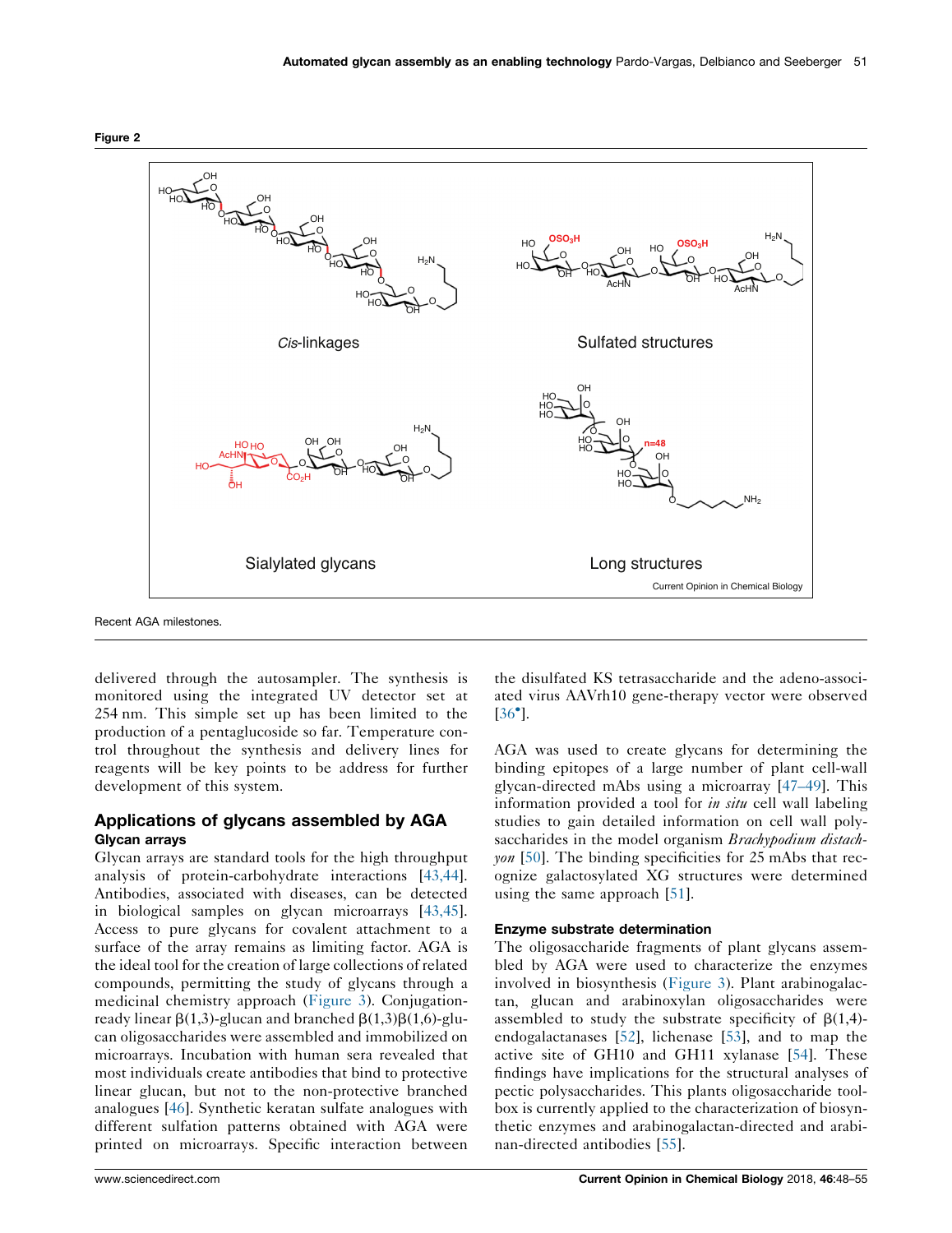<span id="page-4-0"></span>



Applications of glycans synthesized using AGA.

#### Vaccine development

Glycoconjugates containing synthetic oligosaccharides attached to a carrier protein are attractive candidates as semisynthetic vaccines against infectious diseases (Figure 3). Semisynthetic oligosaccharides, resembling the capsular polysaccharides from Streptococcus Pneumonia ST8, assembled with AGA, were combined with the marketed polysaccharide-based pneumococcal vaccine Prevnar  $13^{\circledR}$  while retaining the immunogenicity of both components [\[56](#page-7-0)]. Synthetic antigens from ST3, prepared by AGA, are tested as vaccine candidates [\[57](#page-7-0)].

#### Materials chemistry

The synthesis of 50mer oligomannosides ([Figure](#page-3-0) 2), the longest polysaccharides assembled from monomers, set the stage to use AGA for the investigations of carbohydrates as materials  $[29\text{''}, 58]$ . In the attempt to expand the use of AGA to the synthesis of different polysaccharides, well-defined oligosaccharides and polysaccharides, resembling natural as well as unnatural structures, were

prepared. Those are ideal probes for the fundamental study of glycans  $[28\degree]$ . Molecular dynamics [simulations](#page-6-0) and NMR analysis suggested that different classes of polysaccharides adopt fundamentally different conformations. Single-site substitutions alter such conformations, granting the ability to tune the shape and properties (i.e. solubility) of such compounds (Figure 3).

#### **Perspectives**

Over the past two decades AGA has evolved from humble beginnings to a reliable synthesizer, with optimized reaction conditions, and commercially available building blocks that have made the rapid synthesis of complex oligosaccharides a reality [19 [,20\]](#page-5-0). Several orthogonal protecting groups are routinely used, permitting the fast formation of linear, as well as branched, structures. Even though challenging cis-linkages and structures such as charged polysaccharides are now accessible, some linkages (e.g.  $\beta$ -mannose) as well as the stability of sulfates during the deprotection process remain synthetic hurdles.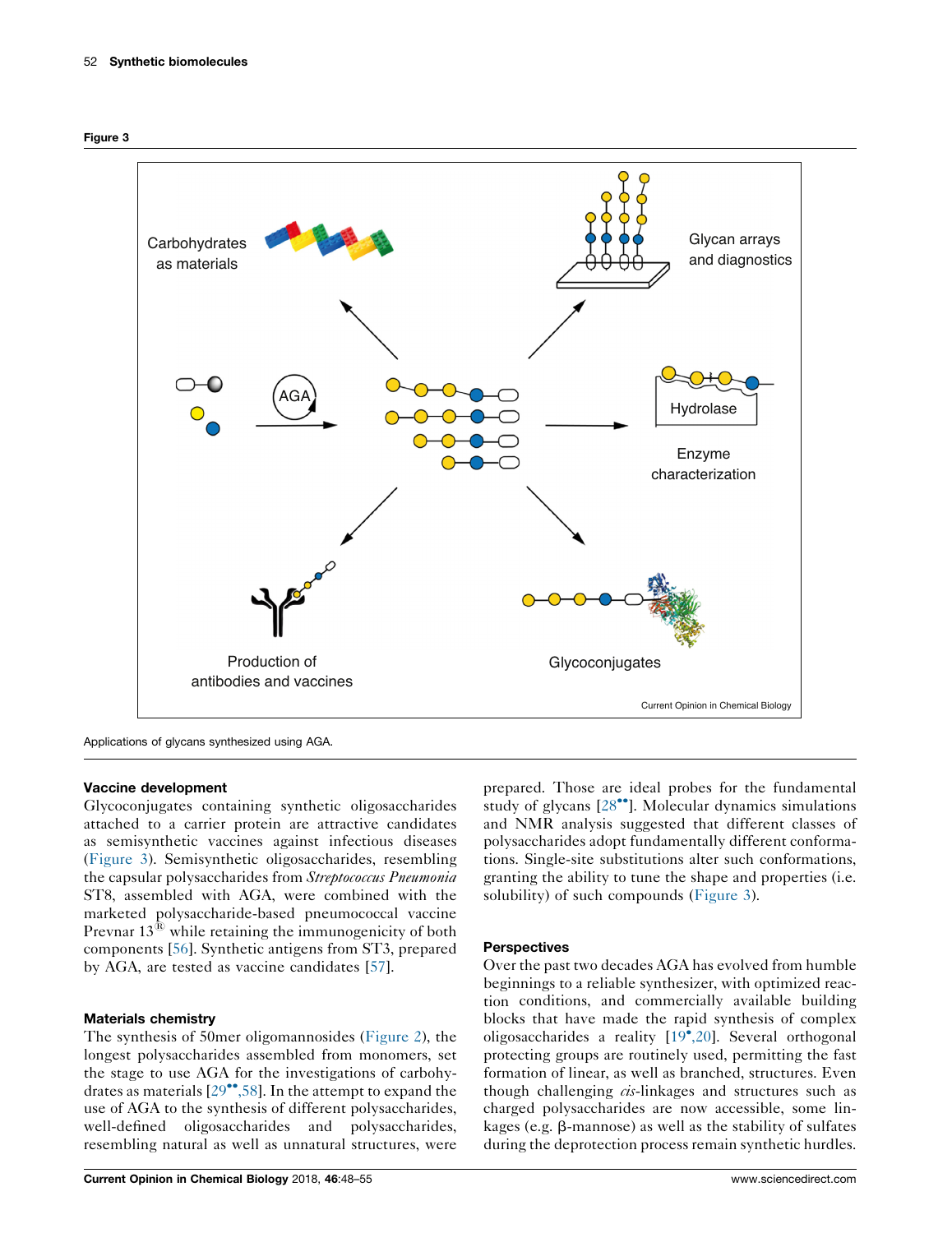<span id="page-5-0"></span>So far, these recent developments *(cis-linkages and sul*fated structures) remained confined to short oligomers, with only few examples extending past hexamers. The next important step will be the implementation of such methodologies to access long polysaccharides, expanding the complexity of synthetic glycans. Additionally, as longer polysaccharides can be assembled, new challenges arise, such as the formation of insoluble compounds and/ or aggregates after global deprotection  $[28\degree]$ . [The](#page-6-0) detailed structural analysis of defined oligosaccharides and polysaccharides will advance the synthesis. Specific substitution aiming to alter the structure and properties of these compounds will be systematically studied using AGA. These achievements, together with improvements in quality control and purifications techniques, will have an enormous impact in glycoscience [[38\]](#page-6-0).

With an expanding collection of pure and well-defined glycans it will be possible to shed light on new aspects of glycobiology such as carbohydrate–protein interactions as well as to aid the development and characterization of new enzymes and antibodies. The development of new diagnostics and vaccines is being enabled by AGA. Multivalent systems, so far limited to simple monosaccharides or disaccharides [[59\]](#page-7-0), can now benefit from AGA to encompass more complex structures to better resemble the biological environment. AGA will grant access to new carbohydrate-based materials dissecting fundamental interactions in polysaccharides. In the future, we envision the development of unnatural compounds with tuned properties. With the availability of AGA technology to synthesize glycans, analogous to that for DNA and peptides, we expect the opening up of new possibilities and applications for carbohydrates.

#### Conflict of interest statement

P.H.S. declares a significant financial interest in GlycoUniverse GmbH & Co KGaA the company that commercializes the synthesis instrument, building blocks and other reagents.

### Acknowledgements

We thank the Max Planck Society and EU ITN Marie-Curie program (IMMUNOSHAPE - Grant No. 642870) for generous financial support.

#### References and recommended reading

Papers of particular interest, published within the period of review, have been highlighted as:

- of special interest
- •• of outstanding interest
- 1. Varki A, [Cummings](http://refhub.elsevier.com/S1367-5931(17)30225-9/sbref0300) R, Esko J, Freeze H, Stanley P, Hart G, Seeberger PH: Essentials of [Glycobiology](http://refhub.elsevier.com/S1367-5931(17)30225-9/sbref0300). edn 3rd. Cold Spring Harbor, NY: Cold Spring Harbor [Laboratory](http://refhub.elsevier.com/S1367-5931(17)30225-9/sbref0300) Press; 2017.
- 2. Tyers M, Mann M: From genomics to [proteomics](http://refhub.elsevier.com/S1367-5931(17)30225-9/sbref0305). Nature 2003,<br>422[:193-197.](http://refhub.elsevier.com/S1367-5931(17)30225-9/sbref0305)
- 3. Werz DB: Chemical synthesis of [carbohydrates](http://refhub.elsevier.com/S1367-5931(17)30225-9/sbref0310) and their surface [immobilization:](http://refhub.elsevier.com/S1367-5931(17)30225-9/sbref0310) a brief introduction. In Carbohydrate

[Microarrays:](http://refhub.elsevier.com/S1367-5931(17)30225-9/sbref0310) Methods and Protocols. Edited by Chevolot Y. Humana Press; [2012:13-29.](http://refhub.elsevier.com/S1367-5931(17)30225-9/sbref0310)

- 4. Crich D: Mechanism of a chemical [glycosylation](http://refhub.elsevier.com/S1367-5931(17)30225-9/sbref0315) reaction. Acc Chem Res 2010, 43[:1144-1153.](http://refhub.elsevier.com/S1367-5931(17)30225-9/sbref0315)
- 5. Mydock LK, Demchenko AV: [Mechanism](http://refhub.elsevier.com/S1367-5931(17)30225-9/sbref0320) of chemical O[glycosylation:](http://refhub.elsevier.com/S1367-5931(17)30225-9/sbref0320) from early studies to recent discoveries. Org Biomol Chem 2010, 8[:497-510.](http://refhub.elsevier.com/S1367-5931(17)30225-9/sbref0320)
- 6. Wu Y, Xiong DC, Chen SC, Wang YS, Ye XS: Total [synthesis](http://refhub.elsevier.com/S1367-5931(17)30225-9/sbref0325) of mycobacterial [arabinogalactan](http://refhub.elsevier.com/S1367-5931(17)30225-9/sbref0325) containing 92 [monosaccharide](http://refhub.elsevier.com/S1367-5931(17)30225-9/sbref0325) units. Nat Commun 2017, 8:14851.
- 7. Zhu X, Schmidt RR: New principles for [glycoside-bond](http://refhub.elsevier.com/S1367-5931(17)30225-9/sbref0330) formation. Angew Chem Int Ed Engl 2009, 48[:1900-1934.](http://refhub.elsevier.com/S1367-5931(17)30225-9/sbref0330)
- 8. Wu C-Y, Wong C-H: Automated [programmable](http://refhub.elsevier.com/S1367-5931(17)30225-9/sbref0335) one-pot synthesis of glycans. In [Glycoscience:](http://refhub.elsevier.com/S1367-5931(17)30225-9/sbref0335) Biology and Medicine. Edited by Taniguchi N, Endo T, Hart GW, [Seeberger](http://refhub.elsevier.com/S1367-5931(17)30225-9/sbref0335) PH, Wong C-H. Springer Japan; [2015:45-52.](http://refhub.elsevier.com/S1367-5931(17)30225-9/sbref0335)
- 9. Nokami T, [Hayashi](http://refhub.elsevier.com/S1367-5931(17)30225-9/sbref0340) R, Saigusa Y, Shimizu A, Liu CY, Mong KK,
- Ĩ Yoshida J: Automated [solution-phase](http://refhub.elsevier.com/S1367-5931(17)30225-9/sbref0340) synthesis of [oligosaccharides](http://refhub.elsevier.com/S1367-5931(17)30225-9/sbref0340) via iterative electrochemical assembly of [thioglycosides](http://refhub.elsevier.com/S1367-5931(17)30225-9/sbref0340). Org Lett 2013, 15:4520-4523.

Automated one pot solution phase synthesis based on the anodic oxidation.

- 10. [Manmode](http://refhub.elsevier.com/S1367-5931(17)30225-9/sbref0345) S, Sato T, Sasaki N, Notsu I, Hayase S, Nokami T, Itoh T: Rational [optimization](http://refhub.elsevier.com/S1367-5931(17)30225-9/sbref0345) of the mannoside building block for automated [electrochemical](http://refhub.elsevier.com/S1367-5931(17)30225-9/sbref0345) assembly of the core trisaccharide of GPI anchor [oligosaccharides](http://refhub.elsevier.com/S1367-5931(17)30225-9/sbref0345). Carbohydr Res 2017, 450[:44-48.](http://refhub.elsevier.com/S1367-5931(17)30225-9/sbref0345)
- 11. Nokami T, Isoda Y, Sasaki N, [Takaiso](http://refhub.elsevier.com/S1367-5931(17)30225-9/sbref0350) A, Hayase S, Itoh T, Hayashi R, Shimizu A, Yoshida J: Automated [electrochemical](http://refhub.elsevier.com/S1367-5931(17)30225-9/sbref0350) assembly of the protected potential [TMG-chitotriomycin](http://refhub.elsevier.com/S1367-5931(17)30225-9/sbref0350) precursor based on rational optimization of the [carbohydrate](http://refhub.elsevier.com/S1367-5931(17)30225-9/sbref0350) building block. Org Lett 2015, 17[:1525-1528.](http://refhub.elsevier.com/S1367-5931(17)30225-9/sbref0350)
- 12. Tang SL, Pohl NL: Automated [solution-phase](http://refhub.elsevier.com/S1367-5931(17)30225-9/sbref0355) synthesis of beta-1,4-mannuronate and [beta-1,4-mannan](http://refhub.elsevier.com/S1367-5931(17)30225-9/sbref0355). Org Lett 2015, 17[:2642-2645.](http://refhub.elsevier.com/S1367-5931(17)30225-9/sbref0355)
- 13. Tang SL, Pohl NLB: Automated [fluorous-assisted](http://refhub.elsevier.com/S1367-5931(17)30225-9/sbref0360) solution-phase synthesis of beta-1,2-, 1,3-, and [1,6-mannan](http://refhub.elsevier.com/S1367-5931(17)30225-9/sbref0360) oligomers.<br>[Carbohydr](http://refhub.elsevier.com/S1367-5931(17)30225-9/sbref0360) Res 2016, 430:8-15.
- 14. Tang SL, Linz LB, Bonning BC, Pohl NL: [Automated](http://refhub.elsevier.com/S1367-5931(17)30225-9/sbref0365) solutionphase [synthesis](http://refhub.elsevier.com/S1367-5931(17)30225-9/sbref0365) of insect glycans to probe the binding affinity of pea enation mosaic virus. J Org Chem 2015, 80[:10482-10489.](http://refhub.elsevier.com/S1367-5931(17)30225-9/sbref0365)
- 15. Saliba RC, Wooke ZJ, Nieves GA, Chu A-HA, [Bennett](http://refhub.elsevier.com/S1367-5931(17)30225-9/sbref0370) CS, Pohl NLB: [Challenges](http://refhub.elsevier.com/S1367-5931(17)30225-9/sbref0370) in the conversion of manual processes to [machine-assisted](http://refhub.elsevier.com/S1367-5931(17)30225-9/sbref0370) syntheses: activation of thioglycoside donors with [aryl\(trifluoroethyl\)iodonium](http://refhub.elsevier.com/S1367-5931(17)30225-9/sbref0370) triflimide. Org Lett 2018, 20[:800-803.](http://refhub.elsevier.com/S1367-5931(17)30225-9/sbref0370)
- 16. Chai YH, Feng YL, Wu JJ, Deng CQ, Liu AY, Zhang Q: [Recyclable](http://refhub.elsevier.com/S1367-5931(17)30225-9/sbref0375) benzyl-type fluorous tags: [preparation](http://refhub.elsevier.com/S1367-5931(17)30225-9/sbref0375) and application in [oligosaccharide](http://refhub.elsevier.com/S1367-5931(17)30225-9/sbref0375) synthesis. Chin Chem Lett 2017, 28:1693-1700.
- 17. Meng S, Tian T, Wang YH, Meng XB, Li ZJ: [Convergent](http://refhub.elsevier.com/S1367-5931(17)30225-9/sbref0380) synthesis of [oligosaccharides](http://refhub.elsevier.com/S1367-5931(17)30225-9/sbref0380) on the gram-scale using cetyl thioglycoside based on a [hydrophobically](http://refhub.elsevier.com/S1367-5931(17)30225-9/sbref0380) assisted switching phase method. Org Biomol Chem 2016, 14[:7722-7730.](http://refhub.elsevier.com/S1367-5931(17)30225-9/sbref0380)
- 18. Plante OJ, Palmacci ER, Seeberger PH: Automated [solid-phase](http://refhub.elsevier.com/S1367-5931(17)30225-9/sbref0385) synthesis of [oligosaccharides](http://refhub.elsevier.com/S1367-5931(17)30225-9/sbref0385). Science 2001, 291:1523-1527.
- 19. Hahm HS, Schlegel MK, Hurevich M, Eller S, [Schuhmacher](http://refhub.elsevier.com/S1367-5931(17)30225-9/sbref0390) F,  $\cdot$ Hofmann J, Pagel K, Seeberger PH: [Automated](http://refhub.elsevier.com/S1367-5931(17)30225-9/sbref0390) glycan assembly using the Glyconeer 2.1 [synthesizer](http://refhub.elsevier.com/S1367-5931(17)30225-9/sbref0390). Proc Natl Acad Sci U S A 2017, 114[:E3385-E3389.](http://refhub.elsevier.com/S1367-5931(17)30225-9/sbref0390)

First application of a commercially available synthesiser for AGA, in combination with standardized purification and quality control methods.

- 20. Seeberger PH: The logic of [automated](http://refhub.elsevier.com/S1367-5931(17)30225-9/sbref0395) glycan assembly. Acc Chem Res 2015, 48[:1450-1463.](http://refhub.elsevier.com/S1367-5931(17)30225-9/sbref0395)
- 21. Routenberg Love K, Seeberger PH: Automated [solid-phase](http://refhub.elsevier.com/S1367-5931(17)30225-9/sbref0400) synthesis of protected [tumor-associated](http://refhub.elsevier.com/S1367-5931(17)30225-9/sbref0400) antigen and blood group determinant [oligosaccharides](http://refhub.elsevier.com/S1367-5931(17)30225-9/sbref0400). Angew Chem Int Ed Engl<br>2004, 43[:602-605.](http://refhub.elsevier.com/S1367-5931(17)30225-9/sbref0400)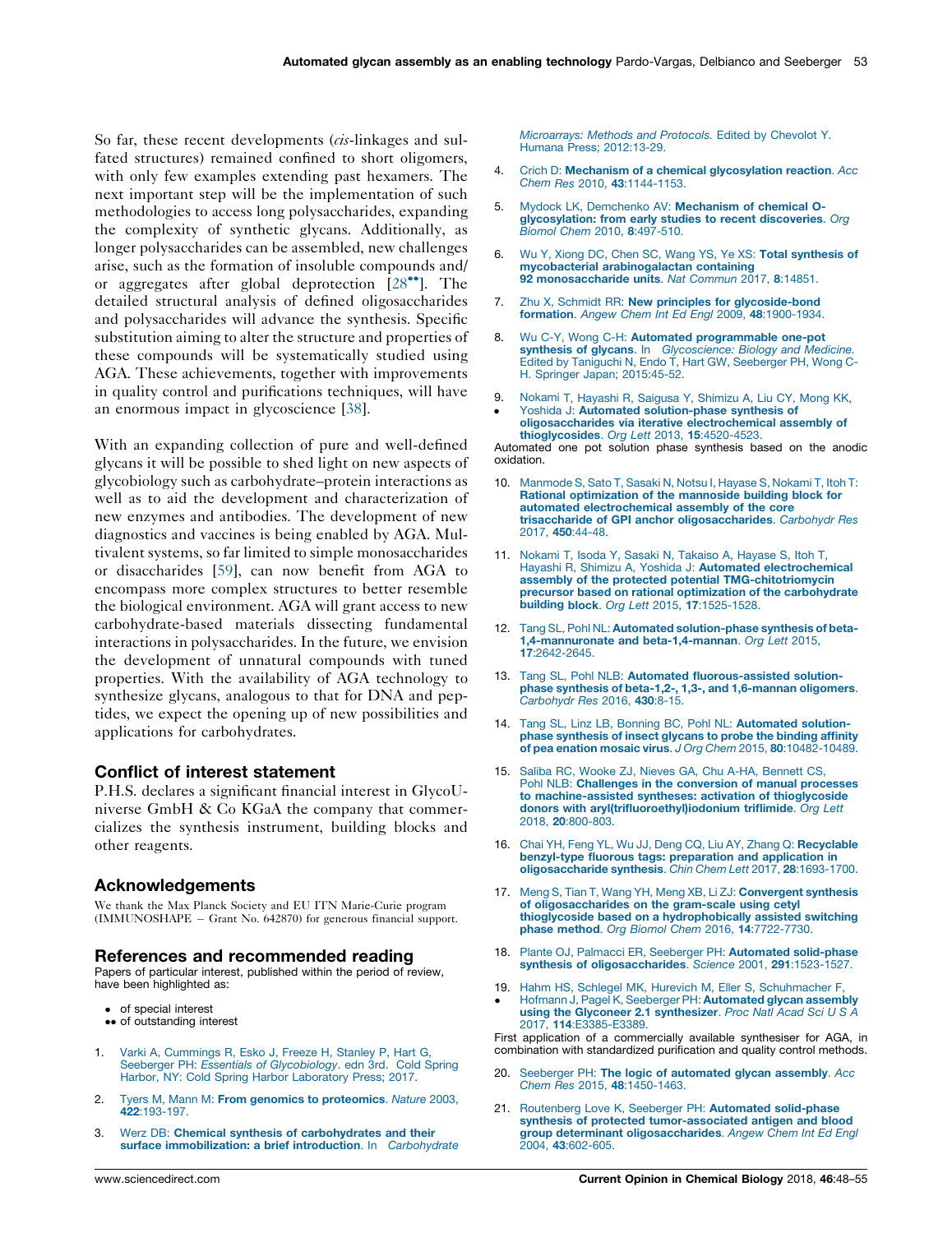- <span id="page-6-0"></span>22. de Jong AR, Volbeda AG, Hagen B, van den Elst H, [Overkleeft](http://refhub.elsevier.com/S1367-5931(17)30225-9/sbref0405) HS,<br>van der Marel GA, Codée JDC: **A [second-generation](http://refhub.elsevier.com/S1367-5931(17)30225-9/sbref0405) tandem** [ring-closing](http://refhub.elsevier.com/S1367-5931(17)30225-9/sbref0405) metathesis cleavable linker for solid-phase [oligosaccharide](http://refhub.elsevier.com/S1367-5931(17)30225-9/sbref0405) synthesis. Eur J Org Chem 2013, 2013[:6644-6655.](http://refhub.elsevier.com/S1367-5931(17)30225-9/sbref0405)
- 23. Krock L, Esposito D, Castagner B, Wang CC, [Bindschadler](http://refhub.elsevier.com/S1367-5931(17)30225-9/sbref0410) P,<br>Seeberger PH: Streamlined access to [conjugation-ready](http://refhub.elsevier.com/S1367-5931(17)30225-9/sbref0410)<br>glycans by automated synthesis. Chem Sci 2012, 3[:1617-1622.](http://refhub.elsevier.com/S1367-5931(17)30225-9/sbref0410)
- 24. Wu X, Grathwohl M, Schmidt RR: A new [phenoxyacetate-based](http://refhub.elsevier.com/S1367-5931(17)30225-9/sbref0415) linker system for the [solid-phase](http://refhub.elsevier.com/S1367-5931(17)30225-9/sbref0415) synthesis of [oligosaccharides](http://refhub.elsevier.com/S1367-5931(17)30225-9/sbref0415). Org Lett 2001, 3:747-750.
- 25. Czechura P, Guedes N, Kopitzki S, Vazquez N, [Martin-Lomas](http://refhub.elsevier.com/S1367-5931(17)30225-9/sbref0420) M, Reichardt N-C: A new linker for [solid-phase](http://refhub.elsevier.com/S1367-5931(17)30225-9/sbref0420) synthesis of heparan sulfate [precursors](http://refhub.elsevier.com/S1367-5931(17)30225-9/sbref0420) by sequential assembly of [monosaccharide](http://refhub.elsevier.com/S1367-5931(17)30225-9/sbref0420) building blocks. Chem Commun 2011, 47[:2390-2392.](http://refhub.elsevier.com/S1367-5931(17)30225-9/sbref0420)
- 26. Eller S, Collot M, Yin J, Hahm HS, Seeberger PH: [Automated](http://refhub.elsevier.com/S1367-5931(17)30225-9/sbref0425) [solid-phase](http://refhub.elsevier.com/S1367-5931(17)30225-9/sbref0425) synthesis of chondroitin sulfate [glycosaminoglycans](http://refhub.elsevier.com/S1367-5931(17)30225-9/sbref0425). Angew Chem Int Ed Engl 2013, 52[:5858-5861.](http://refhub.elsevier.com/S1367-5931(17)30225-9/sbref0425)
- 27. Wilsdorf M, Schmidt D, Bartetzko MP, [Dallabernardina](http://refhub.elsevier.com/S1367-5931(17)30225-9/sbref0430) P, [Schuhmacher](http://refhub.elsevier.com/S1367-5931(17)30225-9/sbref0430) F, Seeberger PH, Pfrengle F: A traceless [photocleavable](http://refhub.elsevier.com/S1367-5931(17)30225-9/sbref0430) linker for the automated glycan assembly of [carbohydrates](http://refhub.elsevier.com/S1367-5931(17)30225-9/sbref0430) with free reducing ends. Chem Commun 2016, 52[:10187-10189.](http://refhub.elsevier.com/S1367-5931(17)30225-9/sbref0430)
- 28. Delbianco M, Kononov A, Poveda A, Yu Y, Diercks T, Jiménez-<br>Barbero J, Seeberger PH: **Well-defined oligo- and**
- $\ddot{\phantom{0}}$ polysaccharides as ideal probes for structural studies. J Am Chem Soc 2018 <http://dx.doi.org/10.1021/jacs.8b00254>.

AGA is used to produce well-defined oligosaccharides for structural investigation of glycans, towards the production of carbohydrate-based materials.

29. Yu Y, Kononov A, Delbianco M, [Seeberger](http://refhub.elsevier.com/S1367-5931(17)30225-9/sbref0440) PH: A capping step  $\ddot{\phantom{0}}$ during [automated](http://refhub.elsevier.com/S1367-5931(17)30225-9/sbref0440) glycan assembly enables access to complex glycans in high yield. Chem Eur J 2018, 24[:6075-6078.](http://refhub.elsevier.com/S1367-5931(17)30225-9/sbref0440)

The introduction of a new capping step in the AGA cycle permitted the synthesis of a 50mer in 22% yield, while decreasing the amount of building block and easing purification.

- 30. Walvoort MTC, Elst Hvd, Plante OJ, Kröck L, [Seeberger](http://refhub.elsevier.com/S1367-5931(17)30225-9/sbref0445) PH, Overkleeft HS, Marel GAvd, Codée JDC: Automated [solid-phase](http://refhub.elsevier.com/S1367-5931(17)30225-9/sbref0445) synthesis of  $\beta$ [-mannuronic](http://refhub.elsevier.com/S1367-5931(17)30225-9/sbref0445) acid alginates. Angew Chem Int Ed 2012, 51[:4393-4396.](http://refhub.elsevier.com/S1367-5931(17)30225-9/sbref0445)
- 31. Hahm HS, Hurevich M, Seeberger PH: [Automated](http://refhub.elsevier.com/S1367-5931(17)30225-9/sbref0450) assembly of
- $\ddot{\phantom{0}}$ [oligosaccharides](http://refhub.elsevier.com/S1367-5931(17)30225-9/sbref0450) containing multiple cis-glycosidic linkages. Nat [Commun](http://refhub.elsevier.com/S1367-5931(17)30225-9/sbref0450) 2016, 7:12482.

Synthesis of cis-glycosidic linkages using building blocks equipped with remote participating protecting groups enables access to new compounds by AGA.

- 32. Lai CH, Hahm HS, Liang CF, Seeberger PH: [Automated](http://refhub.elsevier.com/S1367-5931(17)30225-9/sbref0455) solidphase synthesis of [oligosaccharides](http://refhub.elsevier.com/S1367-5931(17)30225-9/sbref0455) containing sialic acids. Beilstein J Org Chem 2015, 11[:617-621.](http://refhub.elsevier.com/S1367-5931(17)30225-9/sbref0455)
- 33. Fair RJ, Hahm HS, Seeberger PH: [Combination](http://refhub.elsevier.com/S1367-5931(17)30225-9/sbref0460) of automated solid-phase and enzymatic [oligosaccharide](http://refhub.elsevier.com/S1367-5931(17)30225-9/sbref0460) synthesis **provides access to [alpha\(2,3\)-sialylated](http://refhub.elsevier.com/S1367-5931(17)30225-9/sbref0460) glycans**. *Chem*<br>Commun 2015, **51**[:6183-6185.](http://refhub.elsevier.com/S1367-5931(17)30225-9/sbref0460)
- 34. Walvoort MTC, Volbeda AG, [Reintjens](http://refhub.elsevier.com/S1367-5931(17)30225-9/sbref0465) NRM, van den Elst H, Plante OJ, [Overkleeft](http://refhub.elsevier.com/S1367-5931(17)30225-9/sbref0465) HS, van der Marel GA, Codée JDC: Automated [solid-phase](http://refhub.elsevier.com/S1367-5931(17)30225-9/sbref0465) synthesis of hyaluronan [oligosaccharides](http://refhub.elsevier.com/S1367-5931(17)30225-9/sbref0465). Org Lett 2012, 14:3776-3779.
- 35. Liang C-F, Hahm HS, Seeberger PH: [Automated](http://refhub.elsevier.com/S1367-5931(17)30225-9/sbref0470) synthesis of chondroitin sulfate oligosaccharides. In [Glycosaminoglycans:](http://refhub.elsevier.com/S1367-5931(17)30225-9/sbref0470) Chemistry and Biology. Edited by [Balagurunathan](http://refhub.elsevier.com/S1367-5931(17)30225-9/sbref0470) K, Nakato H, Desai UR. New York: Springer; [2015:3-10](http://refhub.elsevier.com/S1367-5931(17)30225-9/sbref0470).
- 36. Hahm HS, Broecker F, Kawasaki F, Mietzsch M, [Heilbronn](http://refhub.elsevier.com/S1367-5931(17)30225-9/sbref0475) R,  $\bullet$ Fukuda M, Seeberger PH: [Automated](http://refhub.elsevier.com/S1367-5931(17)30225-9/sbref0475) glycan assembly of oligo-[N-acetyllactosamine](http://refhub.elsevier.com/S1367-5931(17)30225-9/sbref0475) and keratan sulfate probes to study [virus-glycan](http://refhub.elsevier.com/S1367-5931(17)30225-9/sbref0475) interactions. Chemistry 2017, 2:114-124

The use of multiple orthogonal protecting groups permitted the synthesis of a collection of glycans with different sulfation patterns.

37. Hahm HS, Liang CF, Lai CH, Fair RJ, [Schuhmacher](http://refhub.elsevier.com/S1367-5931(17)30225-9/sbref0480) F, Seeberger PH: [Automated](http://refhub.elsevier.com/S1367-5931(17)30225-9/sbref0480) glycan assembly of complex [oligosaccharides](http://refhub.elsevier.com/S1367-5931(17)30225-9/sbref0480) related to blood group determinants. J Org Chem 2016, 81:5866-5877

- 38. Hofmann J, Hahm HS, Seeberger PH, Pagel K: [Identification](http://refhub.elsevier.com/S1367-5931(17)30225-9/sbref0485) of carbohydrate anomers using ion [mobility-mass](http://refhub.elsevier.com/S1367-5931(17)30225-9/sbref0485) spectrometry. Nature 2015, 526[:241-244.](http://refhub.elsevier.com/S1367-5931(17)30225-9/sbref0485)
- 39. Nagy G, Peng T, Pohl NLB: Recent liquid [chromatographic](http://refhub.elsevier.com/S1367-5931(17)30225-9/sbref0490) approaches and [developments](http://refhub.elsevier.com/S1367-5931(17)30225-9/sbref0490) for the separation and purification of [carbohydrates](http://refhub.elsevier.com/S1367-5931(17)30225-9/sbref0490). Anal Methods 2017, 9:3579-3593.
- 40. Geert Volbeda A, van Mechelen J, [Meeuwenoord](http://refhub.elsevier.com/S1367-5931(17)30225-9/sbref0495) N, Overkleeft HS, van der Marel GA, Codee JDC: [Cyanopivaloyl](http://refhub.elsevier.com/S1367-5931(17)30225-9/sbref0495) ester in the automated [solid-phase](http://refhub.elsevier.com/S1367-5931(17)30225-9/sbref0495) synthesis of [oligorhamnans](http://refhub.elsevier.com/S1367-5931(17)30225-9/sbref0495). J Org Chem 2017, 82:12992-13002.
- 41. Pistorio SG, Nigudkar SS, Stine KJ, [Demchenko](http://refhub.elsevier.com/S1367-5931(17)30225-9/sbref0500) AV: HPLCassisted automated [oligosaccharide](http://refhub.elsevier.com/S1367-5931(17)30225-9/sbref0500) synthesis: [implementation](http://refhub.elsevier.com/S1367-5931(17)30225-9/sbref0500) of the autosampler as a mode of the reagent delivery. J Org Chem 2016, 81[:8796-8805.](http://refhub.elsevier.com/S1367-5931(17)30225-9/sbref0500)
- 42. Ganesh NV, Fujikawa K, Tan YH, Stine KJ, [Demchenko](http://refhub.elsevier.com/S1367-5931(17)30225-9/sbref0505) AV: HPLCassisted automated [oligosaccharide](http://refhub.elsevier.com/S1367-5931(17)30225-9/sbref0505) synthesis. Org Lett 2012, 14[:3036-3039.](http://refhub.elsevier.com/S1367-5931(17)30225-9/sbref0505)
- 43. Broecker F, Seeberger PH: Synthetic glycan [microarrays](http://refhub.elsevier.com/S1367-5931(17)30225-9/sbref0510). Methods Mol Biol 2017, 1518[:227-240.](http://refhub.elsevier.com/S1367-5931(17)30225-9/sbref0510)
- 44. Park S, Gildersleeve JC, Blixt O, Shin I: [Carbohydrate](http://refhub.elsevier.com/S1367-5931(17)30225-9/sbref0515) [microarrays](http://refhub.elsevier.com/S1367-5931(17)30225-9/sbref0515). Chem Soc Rev 2013, 42:4310-4326.
- 45. [Seeberger](http://refhub.elsevier.com/S1367-5931(17)30225-9/sbref0520) PH: Glycan arrays and other tools produced by [automated](http://refhub.elsevier.com/S1367-5931(17)30225-9/sbref0520) glycan assembly. Perspect Sci 2017, 11:11-17.
- 46. Weishaupt MW, Hahm HS, Geissner A, Seeberger PH: [Automated](http://refhub.elsevier.com/S1367-5931(17)30225-9/sbref0525) glycan assembly of branched [beta-\(1,3\)-glucans](http://refhub.elsevier.com/S1367-5931(17)30225-9/sbref0525) to identify antibody epitopes. Chem Commun 2017, 53[:3591-3594.](http://refhub.elsevier.com/S1367-5931(17)30225-9/sbref0525)
- 47. Schmidt D, [Schuhmacher](http://refhub.elsevier.com/S1367-5931(17)30225-9/sbref0530) F, Geissner A, Seeberger PH, Pfrengle F: Automated synthesis of [arabinoxylan](http://refhub.elsevier.com/S1367-5931(17)30225-9/sbref0530)[oligosaccharides](http://refhub.elsevier.com/S1367-5931(17)30225-9/sbref0530) enables characterization of antibodies that [recognize](http://refhub.elsevier.com/S1367-5931(17)30225-9/sbref0530) plant cell wall glycans. Chem Eur J 2015, 21[:5709-5713.](http://refhub.elsevier.com/S1367-5931(17)30225-9/sbref0530)
- 48. [Dallabernardina](http://refhub.elsevier.com/S1367-5931(17)30225-9/sbref0535) P, Schuhmacher F, Seeberger PH, Pfrengle F: Automated glycan assembly of xyloglucan [oligosaccharides](http://refhub.elsevier.com/S1367-5931(17)30225-9/sbref0535).<br>Org Biomol Chem 2016, 14[:309-313.](http://refhub.elsevier.com/S1367-5931(17)30225-9/sbref0535)
- 49. Bartetzko MP, [Schuhmacher](http://refhub.elsevier.com/S1367-5931(17)30225-9/sbref0540) F, Hahm HS, Seeberger PH, Pfrengle F: Automated glycan assembly of [oligosaccharides](http://refhub.elsevier.com/S1367-5931(17)30225-9/sbref0540) related to [arabinogalactan](http://refhub.elsevier.com/S1367-5931(17)30225-9/sbref0540) proteins. Org Lett 2015, 17[:4344-4347.](http://refhub.elsevier.com/S1367-5931(17)30225-9/sbref0540)
- 50. Ruprecht C, Bartetzko MP, Senf D, [Dallabernadina](http://refhub.elsevier.com/S1367-5931(17)30225-9/sbref0545) P, Boos I,<br>[Andersen](http://refhub.elsevier.com/S1367-5931(17)30225-9/sbref0545) MCF, Kotake T, Knox JP, Hahn MG, Clausen MH et al.: **A**<br>**synthetic glycan [microarray](http://refhub.elsevier.com/S1367-5931(17)30225-9/sbref0545) enables epitope mapping of plant** cell wall [glycan-directed](http://refhub.elsevier.com/S1367-5931(17)30225-9/sbref0545) antibodies. Plant Physiol 2017,<br>175[:1094-1104.](http://refhub.elsevier.com/S1367-5931(17)30225-9/sbref0545)
- 51. [Dallabernardina](http://refhub.elsevier.com/S1367-5931(17)30225-9/sbref0550) P, Ruprecht C, Smith PJ, Hahn MG, [Urbanowicz](http://refhub.elsevier.com/S1367-5931(17)30225-9/sbref0550) BR, Pfrengle F: Automated glycan assembly of galactosylated xyloglucan [oligosaccharides](http://refhub.elsevier.com/S1367-5931(17)30225-9/sbref0550) and their recognition by plant cell wall [glycan-directed](http://refhub.elsevier.com/S1367-5931(17)30225-9/sbref0550) antibodies. Org Biomol Chem 2017, 15[:9996-10000.](http://refhub.elsevier.com/S1367-5931(17)30225-9/sbref0550)
- 52. Bartetzko MP, [Schuhmacher](http://refhub.elsevier.com/S1367-5931(17)30225-9/sbref0555) F, Seeberger PH, Pfrengle F: [Determining](http://refhub.elsevier.com/S1367-5931(17)30225-9/sbref0555) substrate specificities of beta1,4 [endogalactanases](http://refhub.elsevier.com/S1367-5931(17)30225-9/sbref0555) using plant arabinogalactan [oligosaccharides](http://refhub.elsevier.com/S1367-5931(17)30225-9/sbref0555) synthesized by automated glycan assembly. J Org Chem 2017, 82[:1842-1850.](http://refhub.elsevier.com/S1367-5931(17)30225-9/sbref0555)
- 53. [Dallabernardina](http://refhub.elsevier.com/S1367-5931(17)30225-9/sbref0560) P, Schuhmacher F, Seeberger PH, Pfrengle F: Mixed-linkage glucan [oligosaccharides](http://refhub.elsevier.com/S1367-5931(17)30225-9/sbref0560) produced by [automated](http://refhub.elsevier.com/S1367-5931(17)30225-9/sbref0560) glycan assembly serve as tools to determine the substrate [specificity](http://refhub.elsevier.com/S1367-5931(17)30225-9/sbref0560) of lichenase. Chem Eur J 2017, 23[:3191-3196.](http://refhub.elsevier.com/S1367-5931(17)30225-9/sbref0560)
- 54. Senf D, Ruprecht C, de Kruijff GH, Simonetti SO, [Schuhmacher](http://refhub.elsevier.com/S1367-5931(17)30225-9/sbref0565) F, [Seeberger](http://refhub.elsevier.com/S1367-5931(17)30225-9/sbref0565) PH, Pfrengle F: Active site mapping of xylandeconstructing enzymes with arabinoxylan [oligosaccharides](http://refhub.elsevier.com/S1367-5931(17)30225-9/sbref0565) produced by [automated](http://refhub.elsevier.com/S1367-5931(17)30225-9/sbref0565) glycan assembly. Chem Eur J 2017, 23[:3197-3205.](http://refhub.elsevier.com/S1367-5931(17)30225-9/sbref0565)
- 55. Pfrengle F: [Synthetic](http://refhub.elsevier.com/S1367-5931(17)30225-9/sbref0570) plant glycans. Curr Opin Chem Biol 2017, 40[:145-151.](http://refhub.elsevier.com/S1367-5931(17)30225-9/sbref0570)